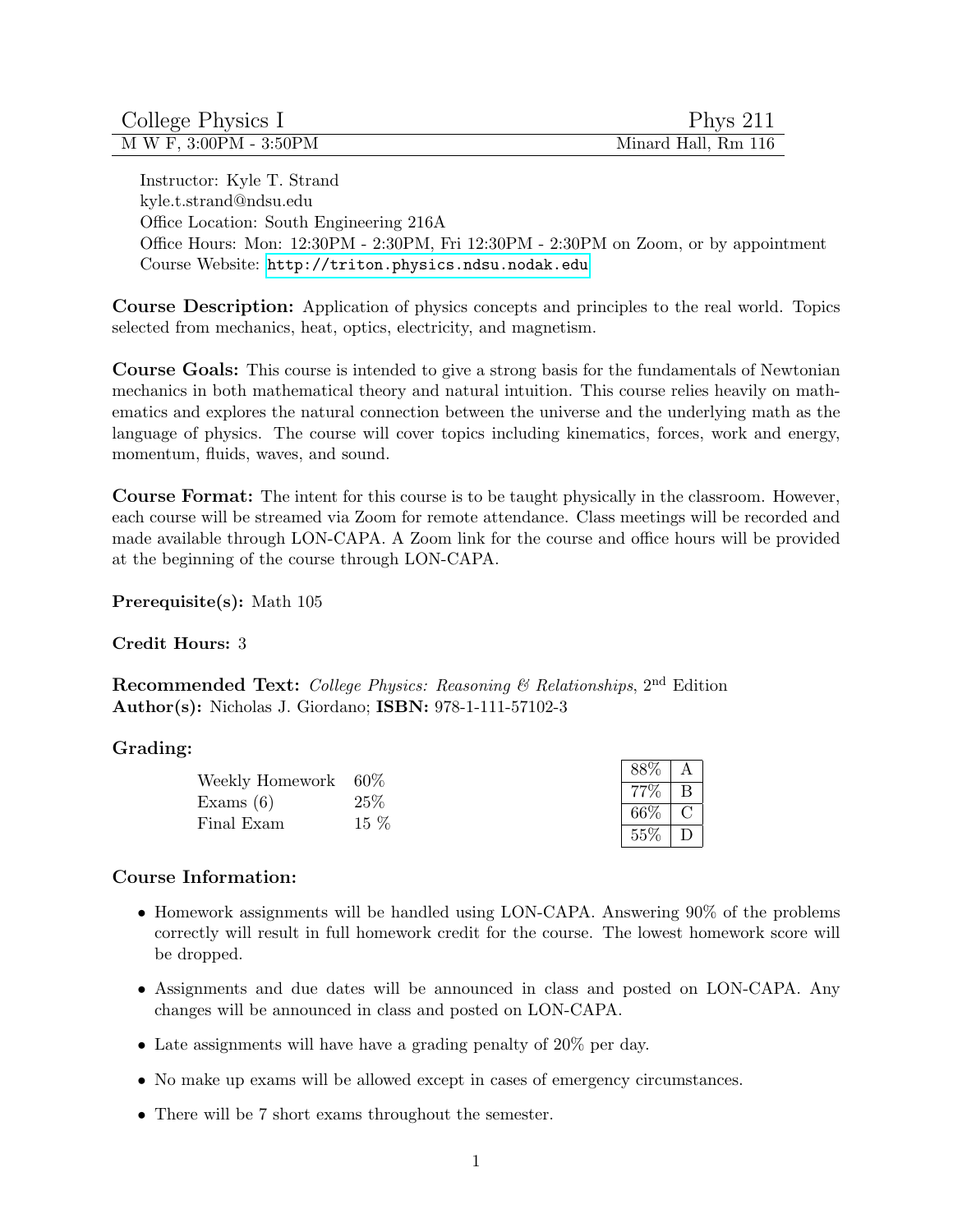- Each each exam will be taken on LON-CAPA.
- Each exam will contain 5 questions and graded out of 10 points.
	- ∗ 4 multiple choice questions worth 1 point each.
	- ∗ 1 written problem worth 6 points.
	- ∗ Partial credit is available for the written problem and must be submitted to me either by email or through LON-CAPA to be eligible.
	- ∗ Each exam will have a 45 minute time limit.
	- ∗ The lowest exam score will be dropped.
- I reserve the right to provide extra credit opportunities available to the entire class. These opportunities are not guaranteed and will be provided at my discretion.
- Extra credit opportunities will only be provided to the class as a whole. No extra credit opportunities will be available for individuals.
- The final exam will consist of 10 problems similar to those seen in previous homework sets and exams.
	- 8 multiple choice questions.
	- 2 written problems.
- Grades will be posted on Blackboard throughout the course.
- I reserve the right to adjust grades as I see fit, but any adjustments can only be made to the student's benefit.

## Student Responsibilities:

- Students will not be graded on attendance, but attending each class is highly encouraged. Physics courses can be quite difficult, especially if students are not present and engaged. If a class must be missed, the student is responsible for acquiring material from that session.
- The textbook for this course is not required as all materials for learning and success will be provided. However, reading the sections of the book covered in class is strongly recommended. Reading lists will be posted on LON-CAPA.
- In class participation is strongly encouraged. I may propose a question at any time during lecture and if no one volunteers an answer, I may just put you on the spot.
- We will attempt to solve problems and engage in many small group discussions. We will use these small group activities to drive the full class discussions as much as time permits.
- Coming to office hours are a great way to get extra help. If you are unable to make it to office hours, we can attempt to arrange special appointments to meet. You can also send questions via email and I will do my best to give a prompt response.
- Note that Friday office hours will be done through Zoom meetings.
- I have an open door policy in regards to office hours. If you come to my office outside of scheduled office hours and my door is open, feel free to come in and help will be available!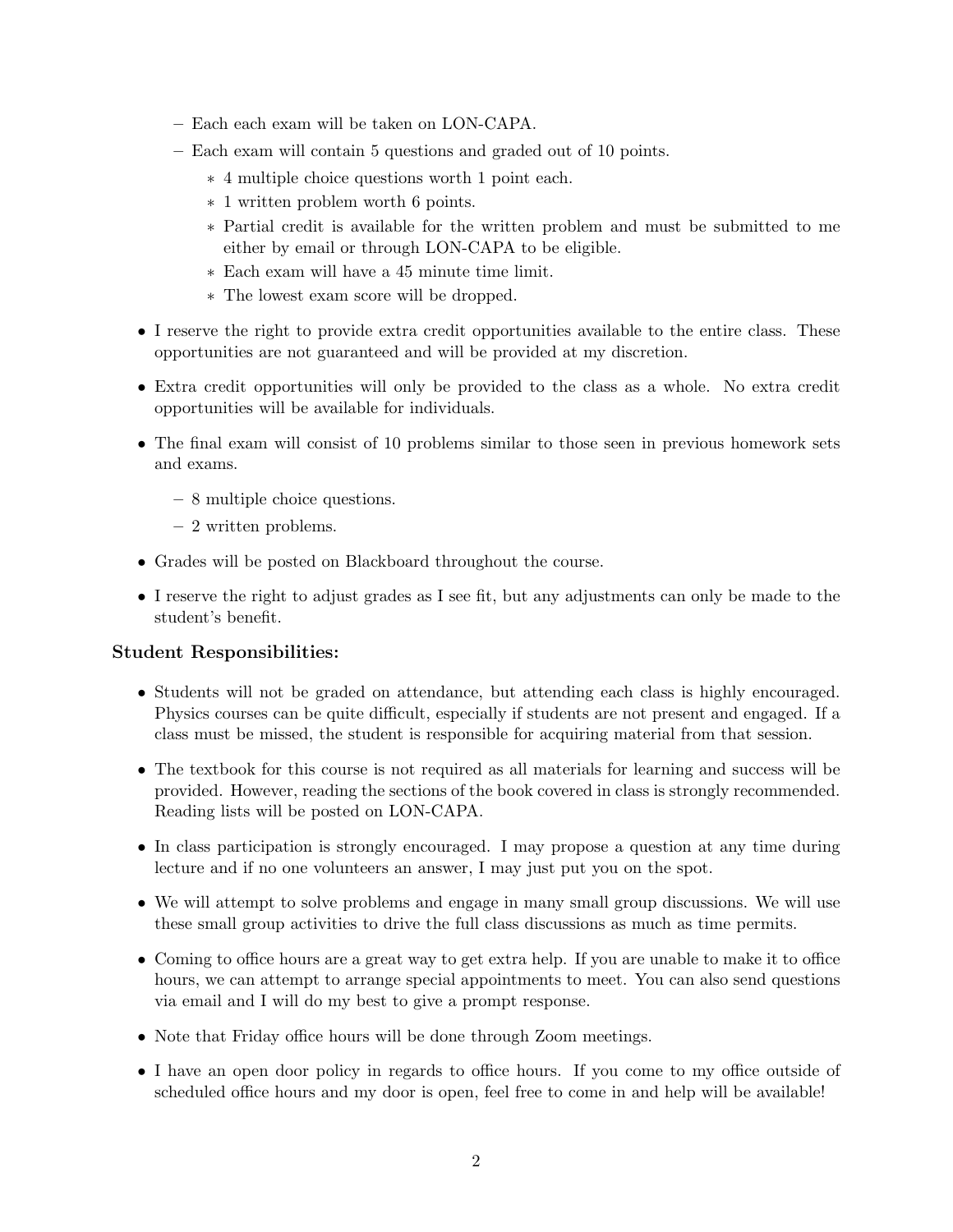- Studying in groups are also an excellent way to learn in a physics course. I encourage you to arrange study groups to work together outside of class.
- Most of all, work hard and have fun! This course can be very enjoyable and I will do my best to make sure we can maximize the enjoyment. If you have any concerns, let me know. I welcome all feedback to help make the course better. It is my job to help you to learn the course materials to the best of your ability, so use me as a resource!

## LON-CAPA:

The LON-CAPA course management system will be used to post homework, lecture notes, grades, and other information. LON-CAPA can be accessed by selecting the appropriate server at http://www.ndsu.edu/physics/lon capa/. Your username is everything to the left of the @ in your NDSU email address (use all lowercase letters). For example, if your email address is Sheldon.Cooper.2@ndsu.edu, then your LON-CAPA username is sheldon.cooper.2. Initially you create your own password by following the link "Forgot Password". (Use your NDSU email address without the "my" here.) For help using LON-CAPA contact your instructor or laboratory technician Paul Omernik (SE110, Paul.Omernik@ndsu.edu, 231-7047)

## Tentative Course Outline:

| Week        | Content                                       |
|-------------|-----------------------------------------------|
| Chapter 1:  | Introduction                                  |
| Chapter 2:  | Motion, Forces, and Newton's Laws             |
| Chapter 3:  | Forces and Motion in One Dimension            |
| Chapter 4:  | Forces and Motion in Two and Three Dimensions |
| Chapter 5:  | Circular Motion and Gravitation               |
| Chapter 6:  | Work and Energy                               |
| Chapter 7:  | Momentum, Impulse, and Collisions             |
| Chapter 8:  | Rotational Motion                             |
| Chapter 9:  | Energy and Momentum of Rotational Motion      |
| Chapter 10: | Fluids                                        |
| Chapter 11: | Harmonic Motion and Elasticity                |
| Chapter 12: | Waves                                         |
| Chapter 13: | Sound                                         |

| Tentative Exam Dates                  |  |
|---------------------------------------|--|
| Exam $#1$ : Friday, January 28        |  |
| Exam $\#2$ : Friday, February 11      |  |
| Exam $#3$ : Friday, February 25       |  |
| Exam $\#4$ : Friday, March 11         |  |
| Exam $#5$ : Friday, April 1           |  |
| Exam $#6$ : Friday, April 15          |  |
| Exam $#7$ : Friday, April 29          |  |
| Final Exam: Thursday, May 12, 10:30AM |  |